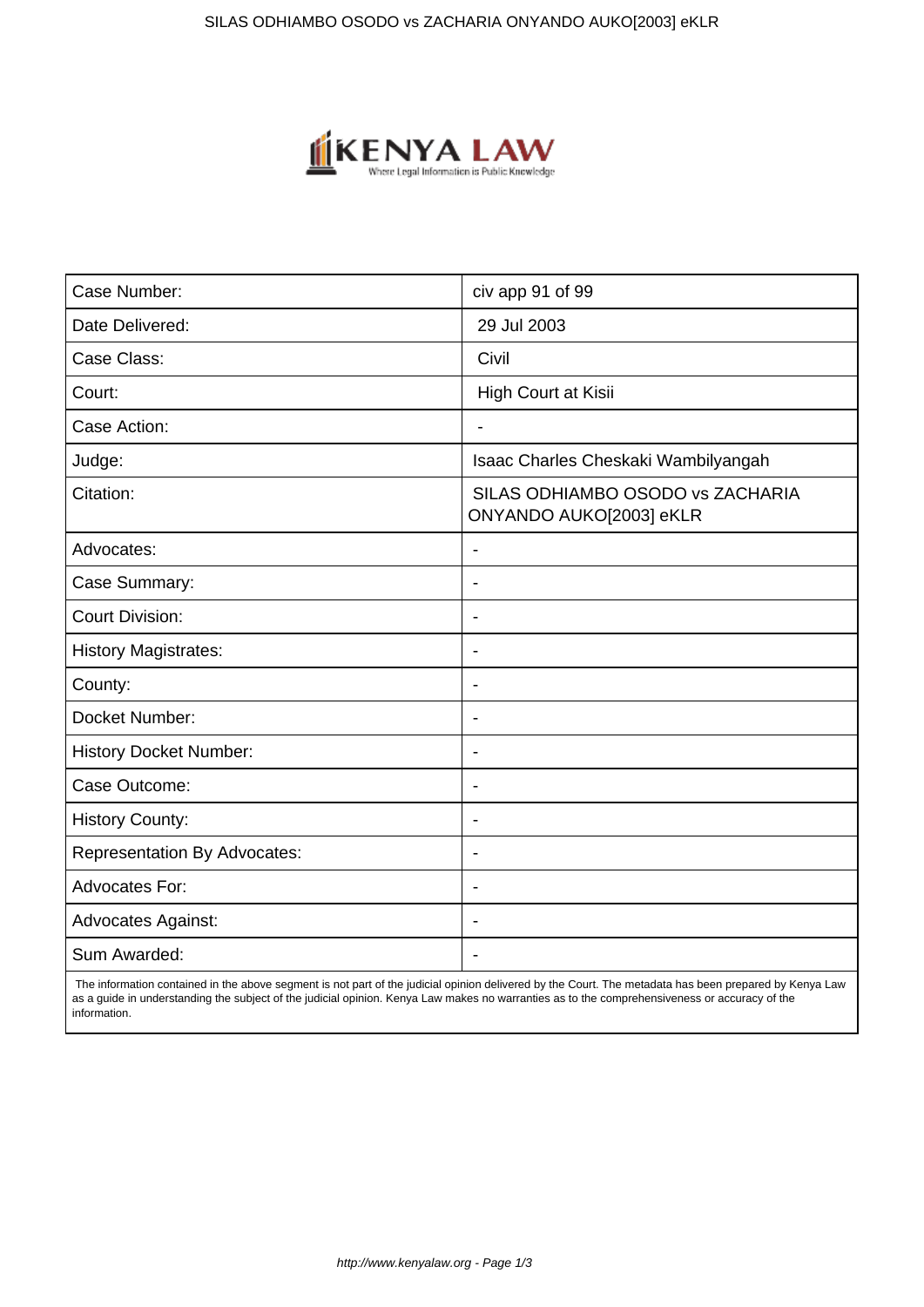## **REPULIC OF KENYA**

## **IN THE HIGH COURT OF KENYA AT KISII**

**CIVIL APPEAL NO.91 OF 1999**

## **SILAS ODHIAMBO OSODO ………………………………………. APPELLANT VERSUS ZACHARIA ONYANDO AUKO …………………………………… RESPONDENT**

## **JUDGMENT:**

The Respondent was admittedly the registered co-proprietor in respect of plot Kanyada/Kotieno Katuma "A"/1050. The other proprietor is named Trufena w/o Ouko who is his mother. It means that the respondent was adequately taken care of during the distribution of the estate of his late father.

There is an abstract in the register in this record of appeal. It shows that the size of plot 1050 aforesaid is 2 hectares. All that the respondent was entitled to do was to cause the Land Registrar and District Surveyor to determine the boundaries if he thought that the appellant had encroached upon some of the land comprised in his said title. Under s.21(4) of the Registered Land Act Cap.300 a court has no jurisdiction to entertain any action relating to a dispute as to the boundaries of registered land unless the boundaries had been determined as stipulated in the Act.

So the order which the magistrate purported to give in his judgment i.e. directing the Land Registrar and the Surveyor to determine the boundaries between plot 1050 and 1054 constituted an act which the parties themselves should have initiated if they adhered to the categorical stipulations of the law as adverted to above.

Accordingly I hold that the suit was clearly a non-starter. It should have been dismissed for already contravening the law. So I hereby allow this appeal with costs. The lower court's suit is dismissed with costs.

**Dated and delivered on 29th of July 2003. I.C.C. WAMBILYANGAH JUDGE**